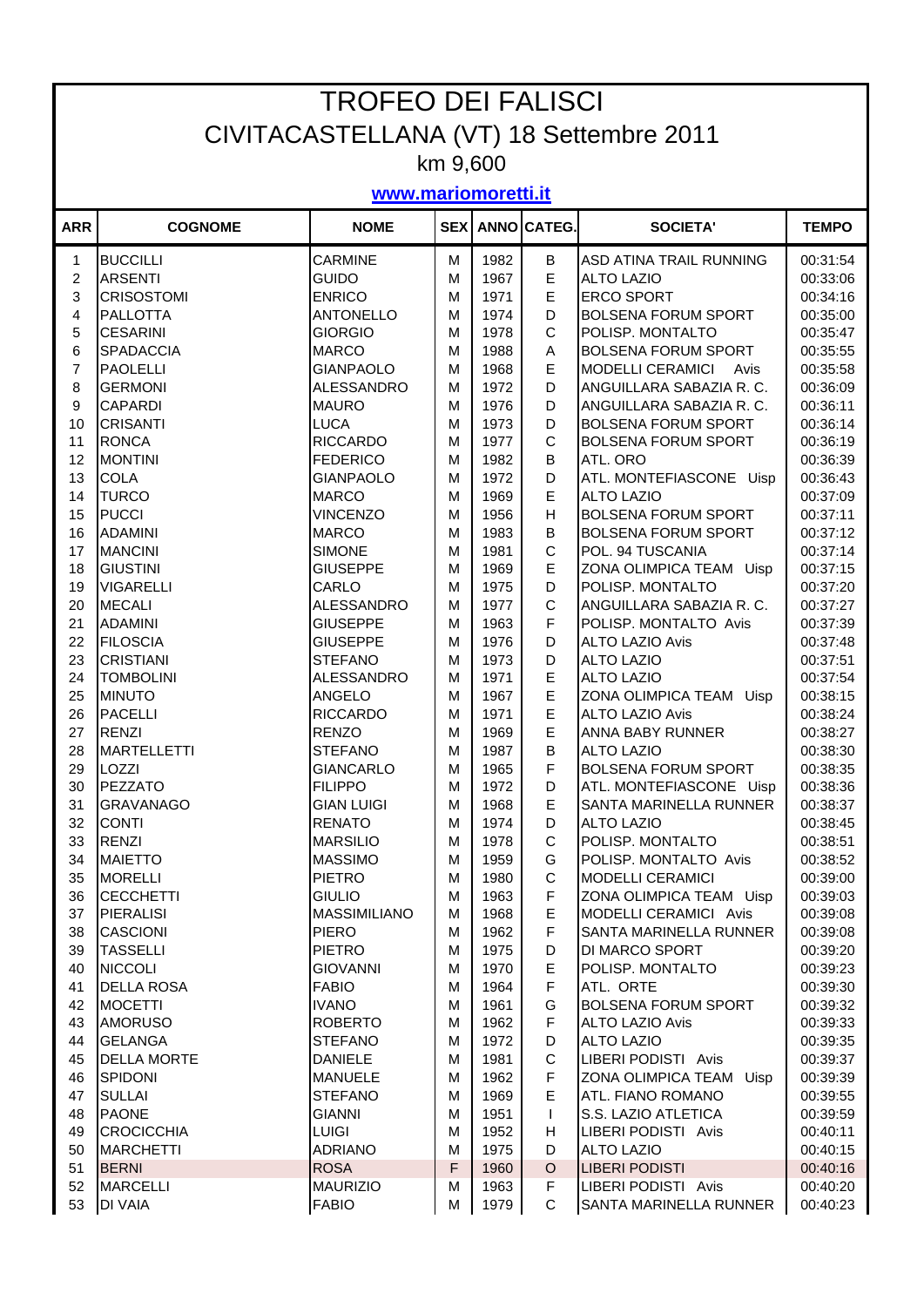| 54  | <b>FROHLICH</b>    | HANJ-HERBERT        | м           | 1941 | L                                                                                                          | <b>BOLSENA FORUM SPORT</b> | 00:40:26 |
|-----|--------------------|---------------------|-------------|------|------------------------------------------------------------------------------------------------------------|----------------------------|----------|
| 55  | FERRI              | <b>GIOVANNI</b>     | M           | 1959 | G                                                                                                          | <b>DI MARCO SPORT</b>      | 00:40:28 |
| 56  | <b>BENELLA</b>     | <b>ROBERTO</b>      | M           | 1970 | E                                                                                                          | POLISP. MONTALTO           | 00:40:29 |
| 57  | <b>TIRATTERRA</b>  | <b>ANTONIO</b>      | M           | 1965 | $\mathsf F$                                                                                                | ATL. ORTE                  | 00:40:34 |
| 58  | <b>COLETTA</b>     | <b>FRANCO</b>       | M           | 1951 | T                                                                                                          | <b>MODELLI CERAMICI</b>    | 00:40:38 |
| 59  | <b>GREGORI</b>     | <b>STEFANO</b>      | M           | 1965 | F                                                                                                          | ZONA OLIMPICA TEAM Uisp    | 00:40:40 |
| 60  | <b>ERCOLANI</b>    | <b>ROBERTO</b>      | M           | 1956 | H                                                                                                          | ATL. 90 TARQUINIA - UISP   | 00:40:46 |
| 61  | LORENZOTTI         | <b>NELLO</b>        | M           | 1958 | G                                                                                                          | ANNA BABY RUNNER           | 00:40:49 |
| 62  | <b>TRAVAGLINI</b>  | <b>MAURO</b>        | M           | 1966 | F                                                                                                          | G.P. ATL. FALERIA          | 00:40:52 |
| 63  | <b>GRIFONI</b>     | <b>FRANCESCO</b>    | M           | 1988 | Α                                                                                                          | ALTO LAZIO Avis            | 00:40:56 |
| 64  | <b>BATTAGLINI</b>  | <b>PIETRO</b>       | M           | 1961 | G                                                                                                          | <b>BOLSENA FORUM SPORT</b> | 00:41:00 |
| 65  | <b>SPADA</b>       | <b>ALESSANDRO</b>   | M           | 1960 | G                                                                                                          | ANNA BABY RUNNER           | 00:41:05 |
| 66  | <b>FORMICA</b>     | <b>AMEDEO</b>       | M           | 1967 | E                                                                                                          | <b>ATLETICA NEPI</b>       | 00:41:07 |
| 67  | <b>MORETTI</b>     | <b>LUIGI</b>        | M           | 1960 | G                                                                                                          | POLISP. MONTALTO           | 00:41:10 |
| 68  | <b>ZUCCARINO</b>   | <b>SERGIO</b>       | M           | 1964 | F                                                                                                          | ZONA OLIMPICA TEAM<br>Uisp | 00:41:15 |
| 69  | <b>SALVI</b>       | <b>GUIDO</b>        | M           | 1971 | E                                                                                                          | POLISP. MONTALTO           | 00:41:17 |
| 70  | <b>BRESCINI</b>    | <b>FABIO</b>        | M           | 1960 | G                                                                                                          | CORSA DEI SANTI A.S.D.     | 00:41:23 |
| 71  | <b>GIOVENALE</b>   | <b>LUIGI</b>        | M           | 1965 | $\mathsf F$                                                                                                | <b>BANCARI ROMANI</b>      | 00:41:29 |
| 72  | <b>MAIOLATI</b>    | <b>ROBERTO</b>      | M           | 1979 | $\mathsf C$                                                                                                | <b>ALTO LAZIO</b>          | 00:41:39 |
| 73  | <b>FELICI</b>      | <b>DIMITRI</b>      | M           | 1981 | $\mathsf C$                                                                                                | ATL. MONTEFIASCONE Uisp    | 00:41:41 |
| 74  | <b>CARNEVALE</b>   | <b>MARCO</b>        | M           | 1978 | C                                                                                                          | ZONA OLIMPICA TEAM Uisp    | 00:41:48 |
| 75  | <b>BELLITTO</b>    | <b>ANTONELLA</b>    | F           | 1980 | ${\sf M}$                                                                                                  | <b>BOLSENA FORUM SPORT</b> | 00:41:50 |
| 76  | <b>MAISANO</b>     | <b>SANTO</b>        | M           | 1946 | L                                                                                                          | PETER PAN TRIATHLON        | 00:41:59 |
|     | <b>MIZZELLI</b>    | <b>LUCA</b>         | M           | 1978 | $\mathsf C$                                                                                                | <b>MODELLI CERAMICI</b>    |          |
| 77  |                    |                     |             |      | $\mathsf F$                                                                                                |                            | 00:42:07 |
| 78  | <b>ERCOLANI</b>    | <b>MAURIZIO</b>     | M           | 1964 |                                                                                                            | <b>BOLSENA FORUM SPORT</b> | 00:42:10 |
| 79  | <b>ZANONI</b>      | <b>MARCO</b>        | M           | 1983 | B                                                                                                          | <b>BOLSENA FORUM SPORT</b> | 00:42:23 |
| 80  | <b>ZAPPONI</b>     | <b>DOMENICO</b>     | M           | 1955 | H                                                                                                          | POLISP. MONTALTO           | 00:42:35 |
| 81  | <b>SCIARRINI</b>   | <b>MARCO</b>        | M           | 1980 | $\mathsf C$                                                                                                | <b>ALTO LAZIO</b>          | 00:42:36 |
| 82  | PAOLOCCI           | <b>LUCA</b>         | M           | 1967 | E                                                                                                          | ZONA OLIMPICA TEAM Uisp    | 00:42:38 |
| 83  | <b>NICOLOSI</b>    | <b>SALVATORE</b>    | M           | 1961 | G                                                                                                          | <b>LIBERI PODISTI</b>      | 00:42:48 |
| 84  | <b>PULIMANTI</b>   | <b>MARCO</b>        | M           | 1970 | E                                                                                                          | <b>ALTO LAZIO</b>          | 00:42:53 |
| 85  | <b>MALATESTA</b>   | <b>UMBERTO</b>      | M           | 1954 | н                                                                                                          | <b>ALTO LAZIO Avis</b>     | 00:42:57 |
| 86  | <b>BRUNOTTI</b>    | <b>GINO</b>         | M           | 1971 | E                                                                                                          | POLISP. MONTALTO           | 00:43:06 |
| 87  | <b>LEGGITTIMO</b>  | <b>FRANCESCO</b>    | M           | 1958 | G                                                                                                          | <b>DI MARCO SPORT</b>      | 00:43:18 |
| 88  | <b>BEFANI</b>      | <b>MARCELLO</b>     | M           | 1970 | E                                                                                                          | SANTA MARINELLA RUNNER     | 00:43:20 |
| 89  | <b>CIANTI</b>      | <b>MASSIMILIANO</b> | M           | 1963 | $\mathsf F$                                                                                                | <b>LIBERI PODISTI</b>      | 00:43:22 |
| 90  | <b>PISTOLA</b>     | <b>ROBERTO</b>      | M           | 1976 | D                                                                                                          | <b>ALTO LAZIO</b>          | 00:43:24 |
| 91  | <b>GIORGETTI</b>   | <b>MARIA GRAZIA</b> | F           | 1962 | $\mathsf{N}$                                                                                               | <b>BOLSENA FORUM SPORT</b> | 00:43:34 |
| 92  | <b>MUZZI</b>       | <b>GIOVANNI</b>     | M           | 1967 | Е,                                                                                                         | <b>BOLSENA FORUM SPORT</b> | 00:43:35 |
| 93  | <b>CAPPUCCINI</b>  | <b>PATRIZIA</b>     | $\mathsf F$ | 1968 | $\mathsf{M}% _{T}=\mathsf{M}_{T}\!\left( a,b\right) ,\ \mathsf{M}_{T}=\mathsf{M}_{T}\!\left( a,b\right) ,$ | <b>ATL. ORTE</b>           | 00:43:43 |
| 94  | <b>PANETTA</b>     | <b>ALESSANDRO</b>   | M           | 1975 | D                                                                                                          | <b>MODELLI CERAMICI</b>    | 00:43:45 |
| 95  | DI COSIMO          | <b>FABRIZIO</b>     | M           | 1981 | $\mathsf C$                                                                                                | <b>ALTO LAZIO</b>          | 00:43:46 |
| 96  | <b>GROSSI</b>      | <b>MARIO</b>        | M           | 1969 | E                                                                                                          | ALTO LAZIO Avis            | 00:43:51 |
| 97  | <b>MOLLICA</b>     | <b>MARIANO</b>      | M           | 1962 | F                                                                                                          | CORSA DEI SANTI A.S.D.     | 00:43:53 |
| 98  | <b>LUCCHETTI</b>   | <b>SILVIA</b>       | $\mathsf F$ | 1982 | M                                                                                                          | POL. 94 TUSCANIA           | 00:43:54 |
| 99  | <b>GIANLORENZO</b> | <b>MASSIMO</b>      | M           | 1948 | L                                                                                                          | ATL. MONTEFIASCONE Uisp    | 00:43:57 |
| 100 | PATRIZI            | <b>PIERGIORGIO</b>  | M           | 1980 | C                                                                                                          | <b>ALTO LAZIO</b>          | 00:43:59 |
| 101 | <b>MOSCETTI</b>    | <b>LUIGI</b>        | M           | 1955 | H                                                                                                          | <b>BOLSENA FORUM SPORT</b> | 00:44:03 |
| 102 | <b>LUCCHETTI</b>   | <b>DANIELE</b>      | M           | 1975 | D                                                                                                          | POL. 94 TUSCANIA           | 00:44:07 |
| 103 | <b>TUIA</b>        | <b>MARCO</b>        | M           | 1974 | D                                                                                                          | <b>ALTO LAZIO</b>          | 00:44:11 |
| 104 | <b>ZAGO</b>        | <b>ALESSANDRA</b>   | F           | 1976 | M                                                                                                          | <b>LIBERI PODISTI</b>      | 00:44:12 |
| 105 | <b>BASCIU</b>      | <b>UGO</b>          | M           | 1970 | E                                                                                                          | ATL. FIANO ROMANO          | 00:44:13 |
| 106 | <b>CAPITONI</b>    | <b>ROBERTO</b>      | M           | 1962 | F                                                                                                          | ANNA BABY RUNNER           | 00:44:17 |
| 107 | <b>CASTAGNA</b>    | <b>ANGELO</b>       | M           | 1970 | Е                                                                                                          | <b>DI MARCO SPORT</b>      | 00:44:19 |
| 108 | <b>FISCHIONE</b>   | <b>STEFANO</b>      | M           | 1971 | E                                                                                                          | <b>MODELLI CERAMICI</b>    | 00:44:21 |
| 109 | <b>MARINO</b>      | <b>PIETRO</b>       | M           | 1944 | L                                                                                                          | ATL. 90 TARQUINIA - UISP   | 00:44:25 |
| 110 | <b>TOLI</b>        | <b>MAURO</b>        | M           | 1962 | F.                                                                                                         | <b>ALTO LAZIO</b>          | 00:44:26 |
| 111 | <b>SORDINI</b>     | <b>LAURA</b>        | F           | 1986 | M                                                                                                          | <b>BOLSENA FORUM SPORT</b> | 00:44:30 |
| 112 | <b>GUADAGNINI</b>  | <b>LIBERATO</b>     | M           | 1978 | C                                                                                                          | G.P. ATL. FALERIA          | 00:45:02 |
|     | 113 ALESSANDRINI   |                     |             |      |                                                                                                            | <b>ALTO LAZIO</b>          |          |
|     |                    | <b>FRANCESCO</b>    | M           | 1984 | В<br>$\mathsf F$                                                                                           |                            | 00:45:03 |
|     | 114 ERCOLANI       | <b>FRANCESCO</b>    | M           | 1962 |                                                                                                            | <b>BOLSENA FORUM SPORT</b> | 00:45:05 |
|     | 115 AGOSTINI       | <b>RENATO</b>       | M           | 1978 | C.                                                                                                         | <b>LIBERI PODISTI</b>      | 00:45:06 |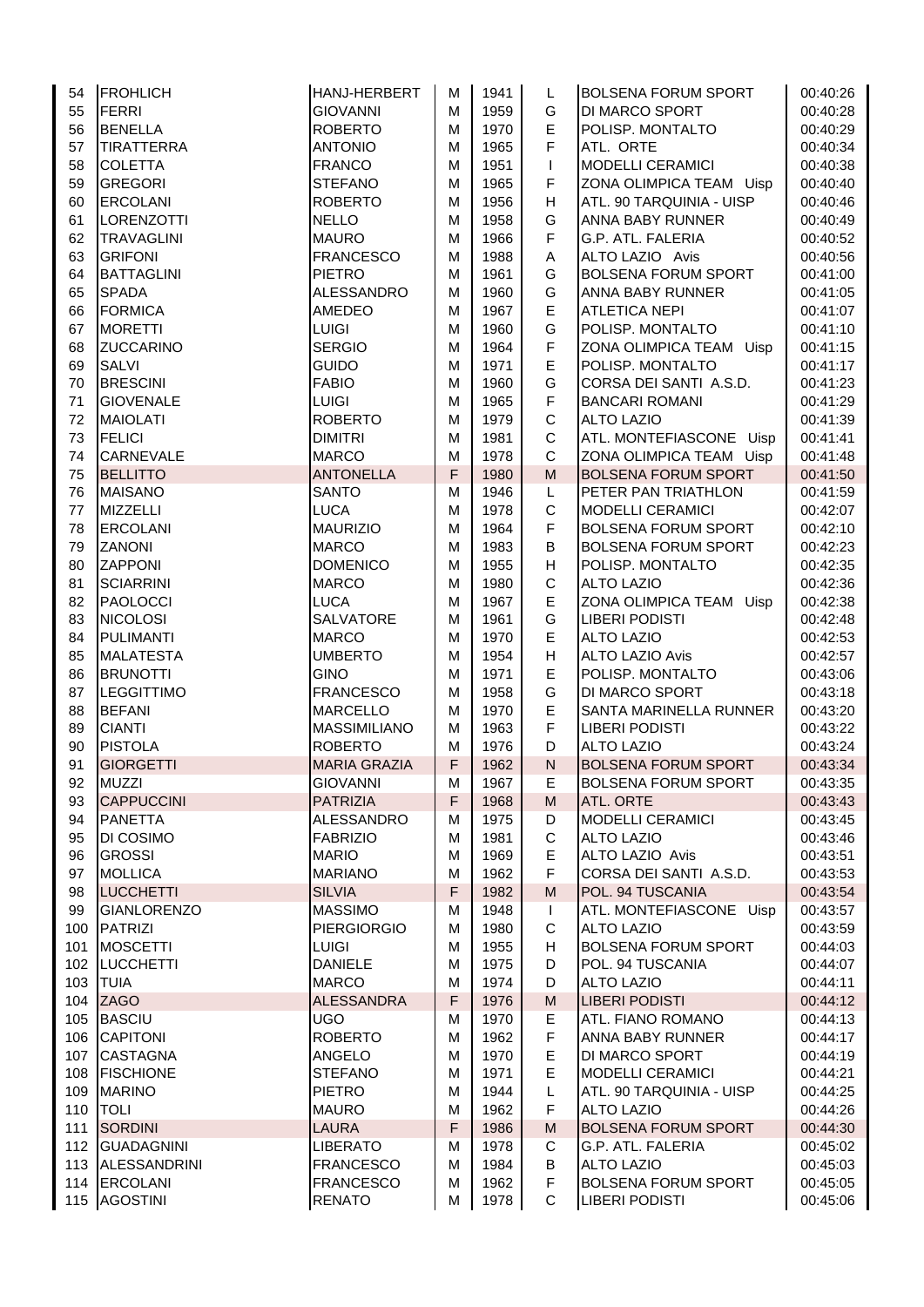| 116 LAI    |                                       | <b>ADRIANO</b>                | M      | 1956         | H.                                                                                                         | <b>BANCARI ROMANI</b>                                 | 00:45:11             |
|------------|---------------------------------------|-------------------------------|--------|--------------|------------------------------------------------------------------------------------------------------------|-------------------------------------------------------|----------------------|
| 117        | <b>AGNENI</b>                         | <b>FAUSTO</b>                 | M      | 1982         | B                                                                                                          | <b>LIBERTAS ORVIETO</b>                               | 00:45:12             |
| 118        | <b>RAMACCINI</b>                      | <b>ARNALDO</b>                | M      | 1945         | L                                                                                                          | ATL. 90 TARQUINIA - UISP                              | 00:45:19             |
| 119        | <b>AUDITORI</b>                       | <b>PAOLA</b>                  | F      | 1968         | $\mathsf{M}% _{T}=\mathsf{M}_{T}\!\left( a,b\right) ,\ \mathsf{M}_{T}=\mathsf{M}_{T}\!\left( a,b\right) ,$ | <b>UISP ORVIETO</b>                                   | 00:45:22             |
| 120        | <b>BASILICO</b>                       | <b>MAURO</b>                  | M      | 1960         | G                                                                                                          | ANNA BABY RUNNER                                      | 00:45:27             |
| 121        | <b>MESCHINI</b>                       | <b>PIETRO</b>                 | M      | 1962         | F                                                                                                          | G.P. ATL. FALERIA                                     | 00:45:29             |
| 122        | <b>CESOLINI</b>                       | FERNANDO                      | M      | 1941         | L                                                                                                          | TRAIL I 2 LAGHI ANGUILL.                              | 00:45:32             |
| 123        | <b>MENINI</b>                         | <b>MAURO</b>                  | M      | 1958         | G                                                                                                          | ATL. FALERIA                                          | 00:45:38             |
| 124        | <b>RAMELLA</b>                        | <b>ETTORE</b>                 | M      | 1957         | G                                                                                                          | <b>LIBERI PODISTI</b>                                 | 00:45:49             |
| 125        | <b>BEVILACQUA</b>                     | <b>MARIO</b>                  | м      | 1959         | G                                                                                                          | TRAIL I 2 LAGHI ANGUILL.                              | 00:45:54             |
| 126        | D'ALESSANDRI                          | <b>LUCA</b>                   | M      | 1972         | D                                                                                                          | TRAIL I 2 LAGHI ANGUILL.                              | 00:46:02             |
| 127        | <b>USAI</b>                           | <b>GIANPAOLO</b>              | M      | 1955         | H                                                                                                          | LIBERI PODISTI Avis                                   | 00:46:04             |
| 128        | <b>COMITE</b>                         | <b>PIETRO</b>                 | M      | 1954         | H                                                                                                          | <b>ALTO LAZIO Avis</b>                                | 00:46:08             |
| 129        | <b>CANESTRARI</b>                     | <b>ANTONIO</b>                | M      | 1963         | F                                                                                                          | G.P. ATL. FALERIA                                     | 00:46:09             |
| 130        | <b>PANTANI</b>                        | <b>FEDERICO</b>               | м      | 1966         | F                                                                                                          | <b>ALTO LAZIO</b>                                     | 00:46:11             |
| 131        | <b>ANGELETTI</b>                      | <b>STEFANO</b>                | м      | 1977         | $\mathbf C$                                                                                                | <b>ALTO LAZIO</b>                                     | 00:46:15             |
| 132        | <b>ROSSI</b>                          | <b>DANIELE</b>                | M      | 1968         | $\mathsf E$                                                                                                | ZONA OLIMPICA TEAM<br>Uisp                            | 00:46:18             |
| 133        | <b>ROMAGNOLI</b>                      | <b>BRUNO</b>                  | M      | 1970         | E                                                                                                          | <b>LIBERI PODISTI</b>                                 | 00:46:20             |
| 134        | <b>ROSCI</b>                          | <b>FEDERICO</b>               | М      | 1992         | Α                                                                                                          | <b>MODELLI CERAMICI</b>                               | 00:46:23             |
| 135        | <b>MIGLIORINI</b>                     | <b>VILMA</b>                  | F      | 1956         | P                                                                                                          | LIBERI PODISTI Avis                                   | 00:46:24             |
| 136        | <b>PIANESI</b>                        | <b>ALBERTO</b>                | М      | 1962         | F                                                                                                          | TRAIL I 2 LAGHI ANGUILL.                              | 00:46:26             |
| 137        | <b>GRIECO</b>                         | <b>DOMENICO</b>               | М      | 1985         | B                                                                                                          | <b>ALTO LAZIO Avis</b>                                | 00:46:29             |
| 138        | <b>ALESINI</b>                        | <b>ARNALDO</b>                | M      | 1962         | F                                                                                                          | <b>BOLSENA FORUM SPORT</b>                            | 00:46:30             |
| 139        | <b>DEL CARRATORE</b>                  | <b>ELENA</b>                  | F      | 1974         | $\mathsf{M}% _{T}=\mathsf{M}_{T}\!\left( a,b\right) ,\ \mathsf{M}_{T}=\mathsf{M}_{T}\!\left( a,b\right) ,$ | <b>BOLSENA FORUM SPORT</b>                            | 00:46:31             |
| 140        | <b>VALTERIO</b>                       | <b>DANIELA</b>                | F      | 1988         | M                                                                                                          | <b>BOLSENA FORUM SPORT</b>                            | 00:46:31             |
| 141        | <b>TAMANTINI</b>                      | <b>DAVID</b>                  | М      | 1972         | D                                                                                                          | <b>ALTO LAZIO</b>                                     | 00:46:34             |
| 142        | <b>CORRADINI</b>                      | PERGIORGIO                    | M      | 1974         | D                                                                                                          | ZONA OLIMPICA TEAM Uisp                               | 00:46:37             |
| 143        | <b>GRILLI</b>                         | <b>MARCO</b>                  | M      | 1976         | D                                                                                                          | G.P. ATL. FALERIA                                     | 00:46:45             |
| 144        | <b>GASPARINI</b>                      | PATRIZIO                      | M      | 1953         | H                                                                                                          | DI MARCO SPORT                                        | 00:46:48             |
| 145        | <b>BURLA</b>                          | <b>VALENTINA</b>              | F      | 1986         | M                                                                                                          | <b>BOLSENA FORUM SPORT</b>                            | 00:46:54             |
| 146        | <b>MOSCETTI</b>                       | <b>ENRICO</b>                 | м      | 1965         | F                                                                                                          | <b>BOLSENA FORUM SPORT</b>                            | 00:46:58             |
| 147<br>148 | MANCINELLI DEGLI ESPOSTI              | LUCA<br><b>IONE</b>           | M<br>F | 1961         | G<br>$\circ$                                                                                               | POLISP. MONTALTO                                      | 00:47:00             |
| 149        | <b>SEVERO NETO</b><br><b>CIARRONI</b> |                               |        | 1958         | F                                                                                                          | <b>BOLSENA FORUM SPORT</b><br><b>MODELLI CERAMICI</b> | 00:47:01             |
| 150        | <b>COPPARI</b>                        | <b>EMANUELE</b>               | м      | 1963<br>1946 |                                                                                                            | <b>LIBERI PODISTI</b>                                 | 00:47:12             |
| 151        | <b>MORELLI</b>                        | <b>PAOLO</b><br><b>ENRICO</b> | м<br>м | 1974         | L<br>D                                                                                                     | <b>ALTO LAZIO</b>                                     | 00:47:15<br>00:47:22 |
| 152        | <b>ZANFARDINO</b>                     | <b>GIOVANNI</b>               | м      | 1956         | H.                                                                                                         | DI MARCO SPORT                                        | 00:47:43             |
| 153        | <b>STELLA</b>                         | <b>ALFREDO</b>                | M      | 1943         | L                                                                                                          | <b>ALTO LAZIO Avis</b>                                | 00:47:44             |
|            | 154 NADDEO                            | <b>ANTONIO</b>                | M      | 1942         | Г                                                                                                          | <b>BOLSENA FORUM SPORT</b>                            | 00:47:46             |
| 155        | <b>DE MATTIA</b>                      | <b>LUDOVICO</b>               | M      | 1948         | T                                                                                                          | <b>OLIMPICA FLAMINIA</b>                              | 00:47:53             |
| 156        | PANEBIANCO                            | <b>ANTONIO</b>                | м      | 1952         | H                                                                                                          | CORSA DEI SANTI A.S.D.                                | 00:48:31             |
| 157        | <b>VALENTINO</b>                      | <b>RODOLFO</b>                | M      | 1963         | F                                                                                                          | ZONA OLIMPICA TEAM Uisp                               | 00:48:44             |
| 158        | <b>D'AMORE</b>                        | <b>MONICA</b>                 | F      | 1980         | M                                                                                                          | ZONA OLIMPICA TEAM Uisp                               | 00:49:04             |
| 159        | <b>VITTORINI</b>                      | <b>MASSIMILIANO</b>           | M      | 1974         | D                                                                                                          | ATL. ORTE                                             | 00:49:05             |
| 160        | <b>PASQUETTI</b>                      | PIER PAOLO                    | M      | 1970         | $\mathsf E$                                                                                                | <b>MODELLI CERAMICI</b><br>Avis                       | 00:49:11             |
| 161        | <b>VETTORI</b>                        | <b>MARCO</b>                  | M      | 1963         | F                                                                                                          | <b>ALTO LAZIO</b>                                     | 00:49:18             |
| 162        | <b>SALZA</b>                          | <b>GIANLUCA</b>               | M      | 1986         | В                                                                                                          | <b>ALTO LAZIO</b>                                     | 00:49:21             |
| 163        | <b>DE MATTIA</b>                      | <b>LUDOVICO</b>               | M      | 1955         | н                                                                                                          | <b>OLIMPICA FLAMINIA</b>                              | 00:49:27             |
| 164        | <b>GRAZIANI</b>                       | <b>ITALO</b>                  | M      | 1958         | G                                                                                                          | <b>BANCARI ROMANI</b>                                 | 00:49:30             |
| 165        | <b>MANCIN</b>                         | <b>LUCIANO</b>                | M      | 1964         | F                                                                                                          | SANTA MARINELLA RUNNER                                | 00:49:44             |
| 166        | <b>PRIMANNI</b>                       | <b>MAURIZIO</b>               | M      | 1972         | D                                                                                                          | <b>MODELLI CERAMICI</b>                               | 00:49:46             |
| 167        | <b>NOBILI</b>                         | <b>NICOLETTA</b>              | F      | 1967         | M                                                                                                          | LIBERI PODISTI Avis                                   | 00:50:03             |
| 168        | <b>MORDECCHI</b>                      | <b>GINO</b>                   | M      | 1937         | L                                                                                                          | ZONA OLIMPICA TEAM<br>Uisp                            | 00:50:09             |
| 169        | <b>BIAGIONI</b>                       | <b>STEFANO</b>                | M      | 1963         | F                                                                                                          | POLISP. MONTALTO                                      | 00:50:17             |
| 170        | <b>RONCIO</b>                         | <b>MASSIMO</b>                | м      | 1969         | E                                                                                                          | <b>ALTO LAZIO</b>                                     | 00:50:20             |
| 171        | <b>GIANNINI</b>                       | <b>MASSIMO</b>                | м      | 1965         | F                                                                                                          | SABINA MARATHON CLUB                                  | 00:50:42             |
| 172        | <b>CRISTOFARI</b>                     | <b>NICOLETTA</b>              | F      | 1964         | ${\sf N}$                                                                                                  | LIBERI PODISTI Avis                                   | 00:50:45             |
| 173        | <b>SCORSINO</b>                       | <b>EUGENIO</b>                | M      | 1944         | L                                                                                                          | DI MARCO SPORT                                        | 00:50:52             |
| 174        | <b>TOMBOLINI</b>                      | <b>MAURIZIO</b>               | M      | 1960         | G                                                                                                          | ATL. FALERIA                                          | 00:50:53             |
| 175        | <b>GIORDANO</b>                       | <b>MARIO</b>                  | M      | 1959         | G                                                                                                          | CORSA DEI SANTI A.S.D.                                | 00:51:10             |
| 176        | <b>NELLI</b>                          | <b>MATTEO</b>                 | M      | 1981         | $\mathsf C$                                                                                                | <b>ALTO LAZIO</b>                                     | 00:51:14             |
|            | 177 LAVECCHIA DI TOCCO                | <b>FRANCESCO</b>              | М      | 1957         | G                                                                                                          | POLISP. MONTALTO                                      | 00:51:16             |